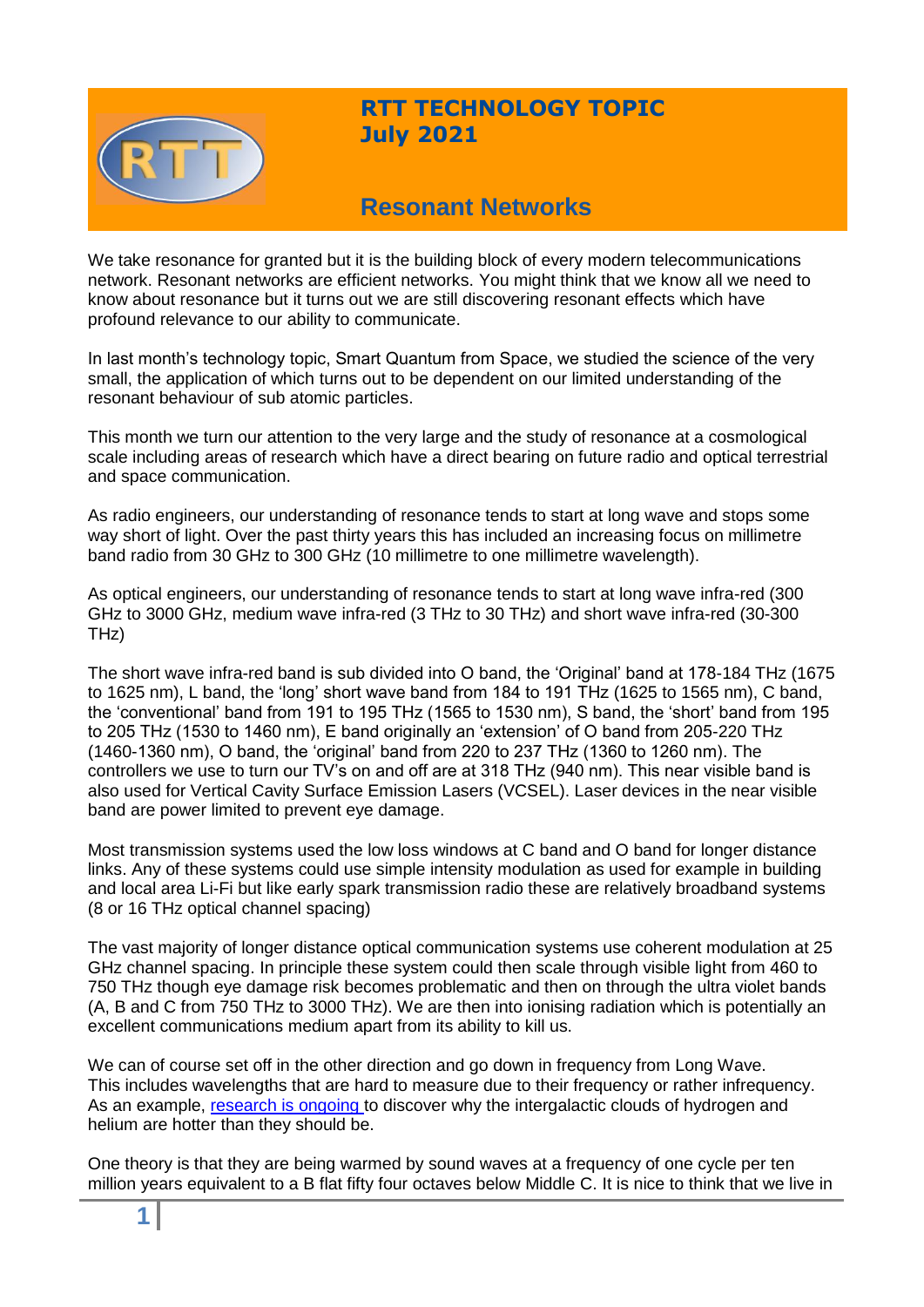a universe that is tuned to the B flat trumpet. In parallel, Voyager 1, now almost 45 years old and 14 billion miles from earth has yielded measurements [of a persistent steady 3 KHz hum from the](https://www.nature.com/articles/s41550-021-01363-7)  [plasma in near inter stellar space.](https://www.nature.com/articles/s41550-021-01363-7)

Our present understanding of resonance is largely due to the work of Pythagoras in the sixth century BC. His mathematical triangle of ten dots with four dots on the bottom row, known as the [tetractys c](https://cogniarchae.com/2017/02/24/universe-according-to-pythagoras-pt-1-tetractys/)an be used to describe all of the intervals used in modern music including the octave, the perfect fourth and fifth and the associated diatonic scale structure. Radio and optical engineers use similar mathematical principles to work out wanted and unwanted mixing of radio and optical frequencies.

The same theory is being applied to string theory and the related effort to find a unifying theory that embraces Newton, Maxwell and Einstein.

String theory is based on a modelling of sub atomic particles which treats the particles as a string like entity (rather than a point source) with a resonance that corresponds to a certain mass and charge. The string can be terminated at one end or both ends. As with a musical instrument, a resonance in one string will induce a resonance in an adjacent string.

This might help to explain phenomena such as entanglement and could be a way of unifying all four nature's known forces, gravity, electro magnetism and the strong and weak nuclear force and to explain why the universe continues to expand at an ever increasing rate. The assumption is that this has something to do with all that dark energy pouring out of the event horizons of black holes and the dark matter hidden in the holes including the ratio of dark energy (68.3% of the Universe) and dark matter (26.8% of the Universe). After all this time it might not be gravity that is keeping our feet on the ground but dark energy- we are being pushed rather than pulled to the ground. String theory is not universally accepted but does sensibly build on the principle that the very small potentially scales to the cosmologically large.

In 1910, inspired by the work of Marie and Paul Curie, Ernest Rutherford placed a piece of radium in a lead lined box with two holes drilled in the side and discovered that the light from the holes passed straight through a thin sheet of gold providing observable proof that the atom was divisible (atom means indivisible in Greek). The interference effect of the gold sheet enabled Rutherford to calculate that the nucleus of the atom was one hundred thousand times smaller than the atom itself and was surrounded by orbiting electrons but also that the nucleus was a sphere within which even smaller particles could be circling around which themselves could be spheres containing possibly smaller spheres with everything spinning to the left or the right or in all directions at once.

At this point it is worth bringing Mr Benoit Mandelbrot into the debate. Mandelbrot is best known for his work on fractal geometry but also worked on the related science of self-similarity, the replication of physical shapes and structures over many orders of scale. Mandelbrot also pointed out the unlikely relationship of resolution and distance in which a coastline becomes longer depending on the resolution used to measure it.

It can be generally stated that our failure to understand small and big things is due to our inability to view the very small and very big or at least our inability to view the very small and the very big with sufficient resolution. Just because we cannot see something does not mean it isn't there. So for example, we assume that quantum physics is significantly different from classical physics because we have observed probabilistic behaviour that does not occur in the classical domain That of course might be because we are viewing either or both domains at the wrong resolution and or from an incompatible time base, in effect the same problem that we have with measuring that acoustic wave that comes around every ten million years. Imagine your frustration if you missed it.

And it could be that the atom including the quantum behaviour of sub atomic particles in the nucleus of the atom is actually a perfect scale model of the Universe.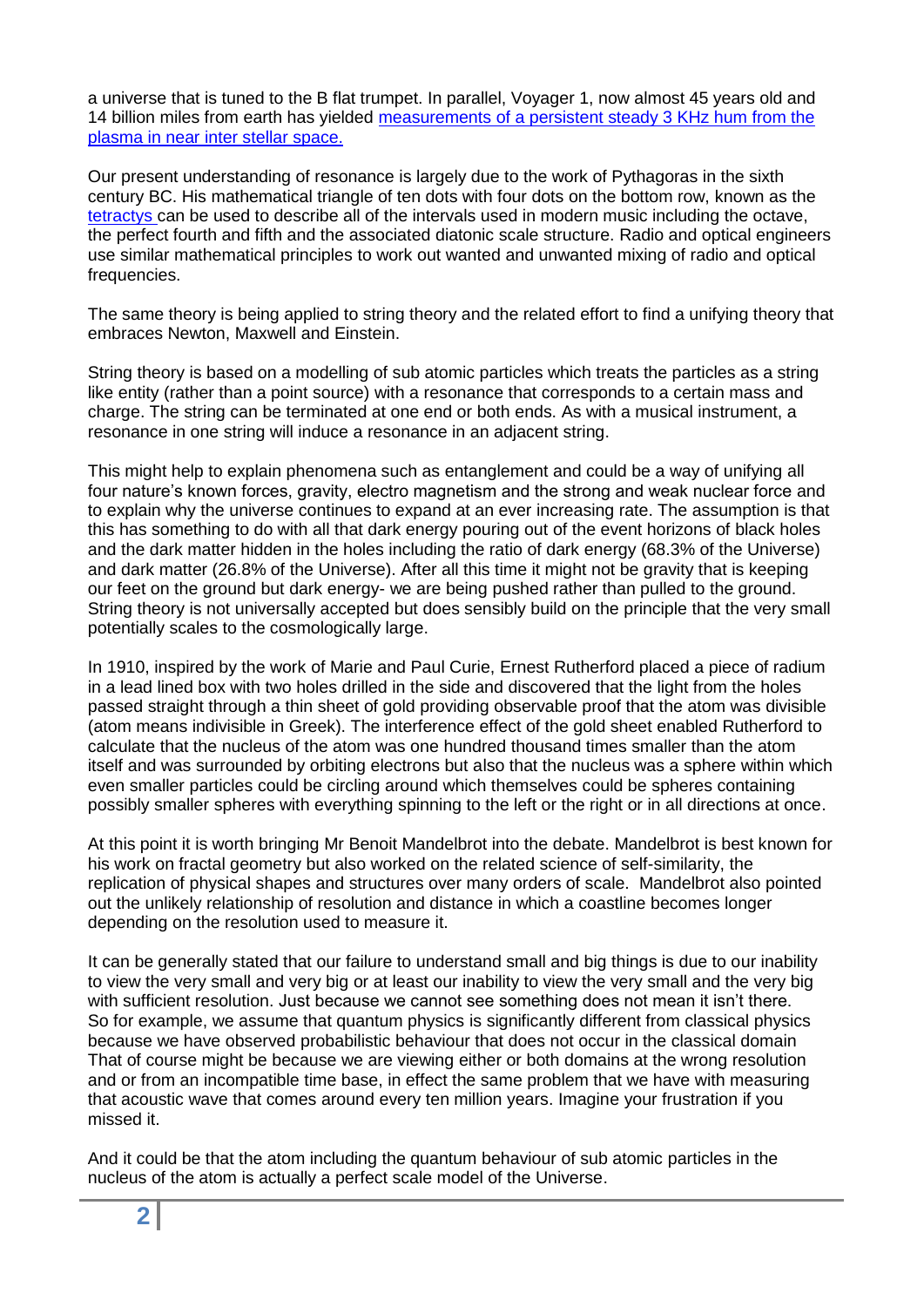Pythagoras considered the earth as a sphere with the heavens as a celestial sphere of arcs and circles with the earth at its centre. Plato took the idea of spheres within spheres and added resonant qualities – the singing universe. For the lack of a better description let us call this the Sphere Theory of the Universe.

In 1929 Hubble observed that some galaxies were red shifted which meant they were moving away from us and some were blue shifted which meant that they were moving towards us. He also observed that the number of red shifted galaxies exceeded the number of blue shifted galaxies proving that the Universe was getting larger. This meant and means that the resonant frequency of the universe is reducing over time, the soprano universe becomes the alto universe becomes the tenor universe becomes the basso profondo universe.

This might of course be nonsense but the idea that the Universe is made up of spheres which spin and sing is not that distant from string theory.

As Lorenzo says to Jessica in the final act of William Shakespeare's Merchant of Venice, *There's not the smallest orb which though behold'st But in his motion like an angel sings Such harmony is in immortal souls But whilst this muddy vesture of decay Doth grossly close it in, we cannot hear it'.*

You might ask what on earth does this have to do with telecommunication networks and the answer is nothing because we are not talking about networks on earth but networks in space with each constellation having its own assigned radio and optical frequencies supporting satellites with their own assigned radio and optical frequencies communicating with devices on earth that are frequency resonant with the satellites flying overhead.

Like Lorenzo, we cannot hear the satellites sing but we can celebrate the celestial campanology behind these modern choirs in the sky, the ring tones of our near space Universe.

For more background on these topics, buy a copy of our latest book

### **5G and Satellite Spectrum, Standards and Scale**

Available from Artech House, you can order a copy on line using the code VAR25 to give you a 25% discount.

### **<http://uk.artechhouse.com/5G-and-Satellite-Spectrum-Standards-and-Scale-P1935.aspx>**

For information on our South East Asia consultancy services, bespoke research and in house virtual or on site/off site facilitation workshops e-mail **[daniel@nichemarketsasia.com](mailto:daniel@nichemarketsasia.com)**

### **About RTT Technology Topics**

RTT Technology Topics reflect areas of research that we are presently working on. We aim to introduce new terminology and new ideas to help inform present and future technology, engineering, market and business decisions.

The first technology topic (on GPRS design) was produced in August 1998. 22 years on there are over 240 technology topics **[archived on the RTT web site.](http://www.rttonline.com/sitemap.html)**

Do pass these Technology Topics and related links on to your colleagues, encourage them to join our **[Subscriber List](mailto:geoff@rttonline.com?subject=Please%20put%20me%20on%20the%20RTT%20Push%20List)** and respond with comments.